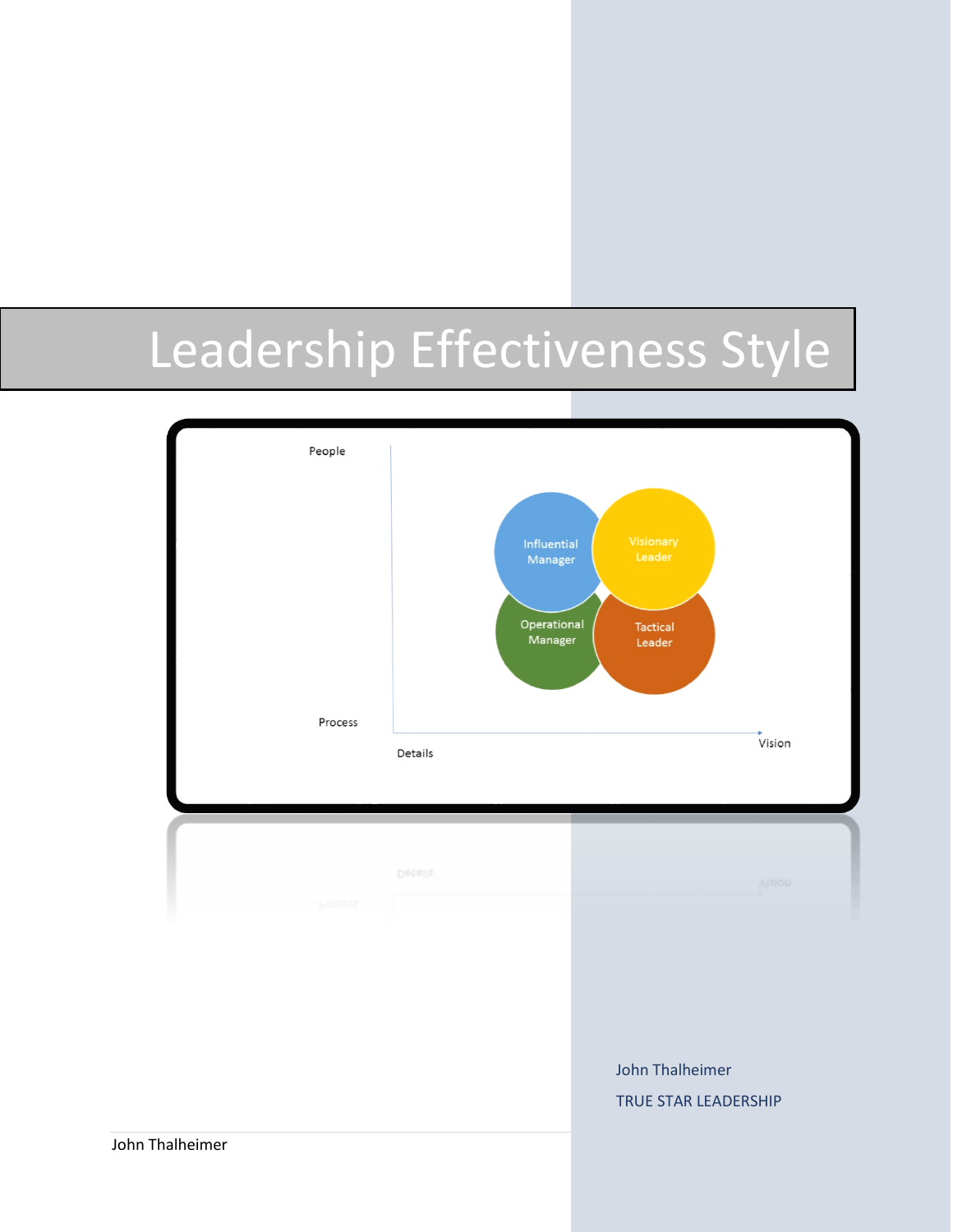# Leadership Effectiveness Style:

#### Introduction:

I started to do my research on leadership styles, because an individual asked me the difference between a manager and a leader. The more I thought about this question, the more I realized that it was a false narrative. A leader can be a manager. A manager can be a leader. After reaching this conclusion, I pondered how the terms manager and leader should be differentiated. I realized that it was how they approached their job. A manager is more likely to focus on the details and process of an organization, and a leader focuses more on the strategic vision and people of the organization. All four of these considerations; details, process, strategic vision and people are critical to an efficient organization.

In this white paper, I explain the different leadership effectiveness styles and how they impact an organization. What is clear from the research is that all four of the defined leadership styles are effective in the right organizational environment. Some individual leaders will not fit into one of the four distinct leadership styles because they are not effective leaders. Usually, this means they focus on a single consideration. For instance, spending all their time on creating a vision for an organization and not spending any time making sure it is executed. Or focused on the details and not spending any effort on how to move the company to the next level.

If you are interested in learning about your leadership effectiveness style, you can take the assessment I created at my website. [www.johnthalheimer.com.](http://www.johnthalheimer.com/) This will give you an overview of your "home base" style – the one you are most comfortable in. As leaders, it is our responsibility to flex our leadership style based on the organizational environment.

If you have any questions, please do not hesitate to reach out to me at [john@johnthalheimer.com.](mailto:john@johnthalheimer.com)

John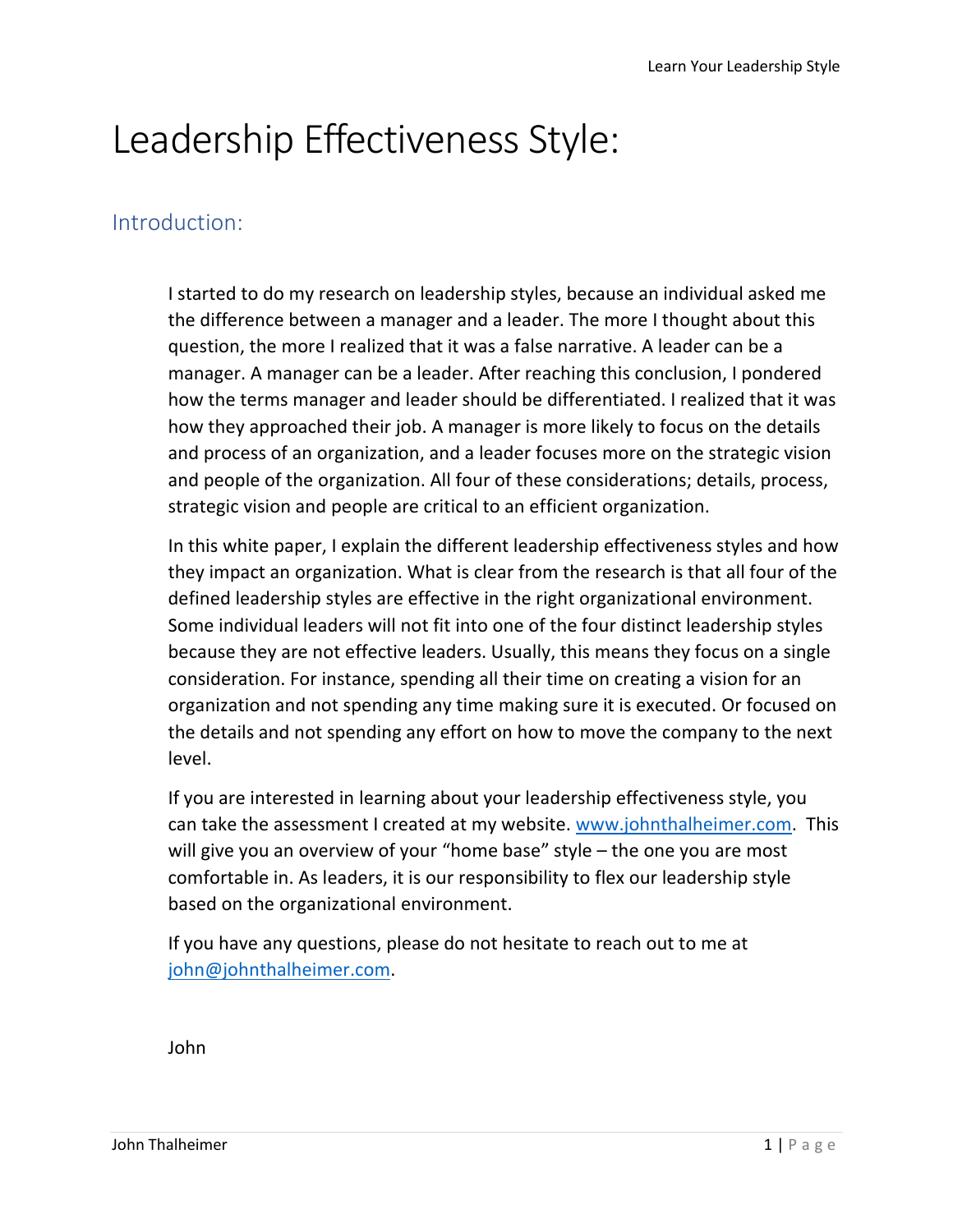## Leadership Effectiveness Style:

Our Leadership Style is how we interact with the people and the processes of an organization. My research and experience have lead me to believe that there are four distinct leadership styles that leaders use to get positive results.

Leadership is contextual – different skills, characteristics, and influence levels are necessary for a leader to be successful in various environments. A leader of a fast moving, disruptive company needs a different leadership style, then a head of traditional, slow moving organization. The key to leadership success is based on using the right leadership style in the right organizational environment.

In working with leaders and potential leaders, I am asked what the difference between a manager and a leader is. I hate this question because it is a false narrative. Cannot a manager be a leader? Cannot a leader be a manager? People who are usually considered a manager focus on the details and the process of an organization. Individuals who are regarded as a leader focus on the people and the vision of an organization.

> *A Leader is anyone who influences another person's or a group of people's performances towards a common goal.*



With this definition in mind, the leadership style is how we choose to interact with the people and processes of an organization. We can be at any leadership level within the organization and have a different leadership style; a supervisor, a manager, a director, a vice president, or a Chief Executive Office.

The four leadership styles I have defined are based on a horizontal axis of details and vision and a vertical axis of process and people. In general terms, as humans,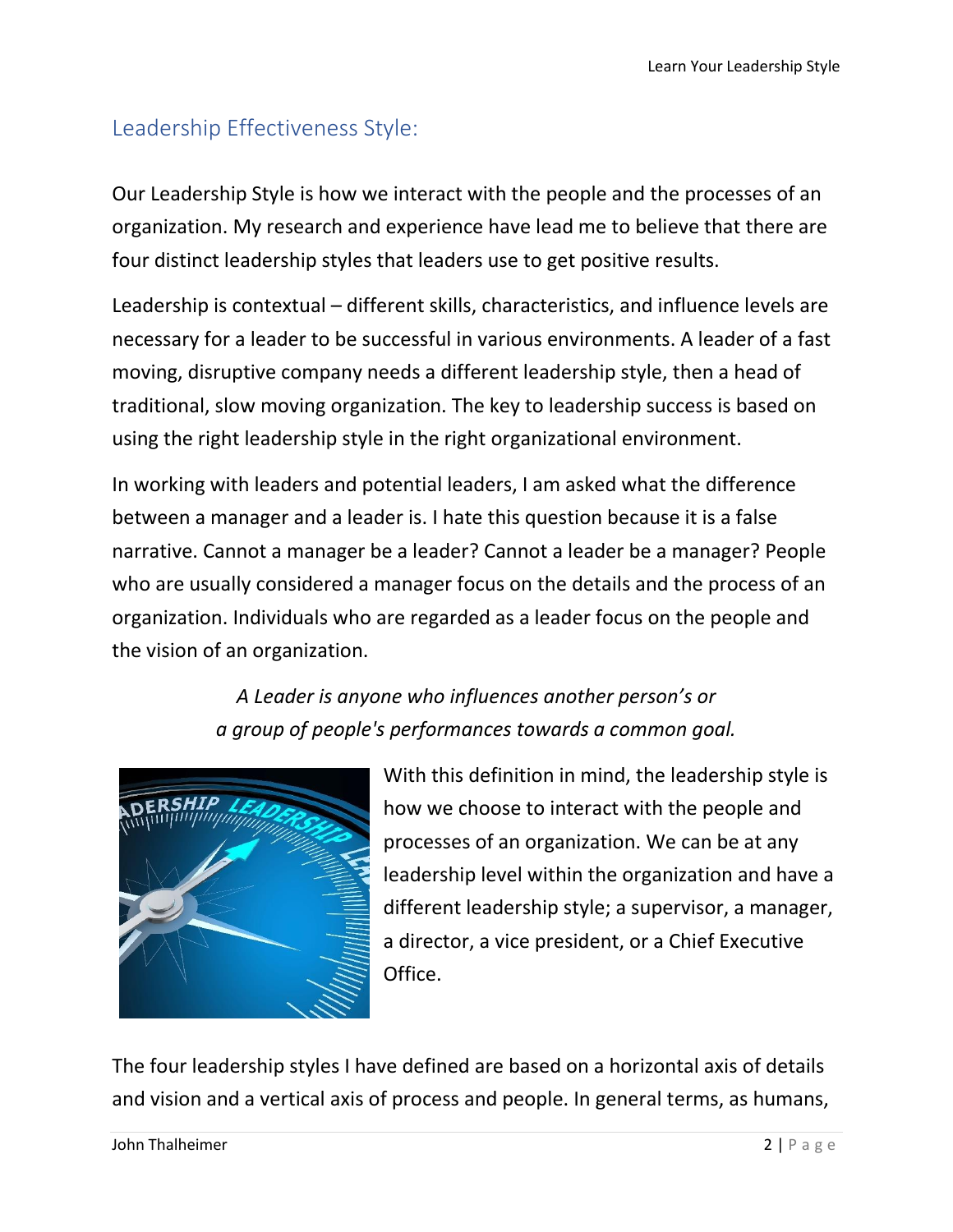we have a preference for looking at the details of things or looking at a whole of things. We also have a preference between focusing on people or processes.

Very rarely does a single individual just focus on process or just focus on people, there is some gradient where a person might focus on process seventy percent of the time and focus on people thirty percent of the time. The same can be seen in the horizontal axis between details and vision. However, we do have a zone of comfort where it is most comfortable for us to interact with an organization we are leading.

And where we are most comfortable will change based on our life and work experience. Working with one leader who was moving from a supervisor role where she had focused on the process of the organization into a managerial role, we worked on building her connection with the people of her department so that she could increase her influence in the organization.

### The Four Leadership Styles:

#### **1. Operations Manager (Analytical)**

- ۔ Their focus is on the details and processes of the organization. They spend a lot of time with data and metrics trying to make sense of how everything is connected and how to create the best efficiencies.
- ۔ **Pros:** The OM will know the details of the business well and be able to relate those details to the processes used within the organization. When changes are made, they will be the first to understand the impact on the business.
- ۔ **Cons:** The OM will at times forget that the processes are used by people who cannot fit comfortably into easily into one of his/her boxes. Because they spend most of their time in the details, they will lose sight of the larger picture and may advocate for a new process because it makes more practical sense without understanding its impact on the whole of the organization.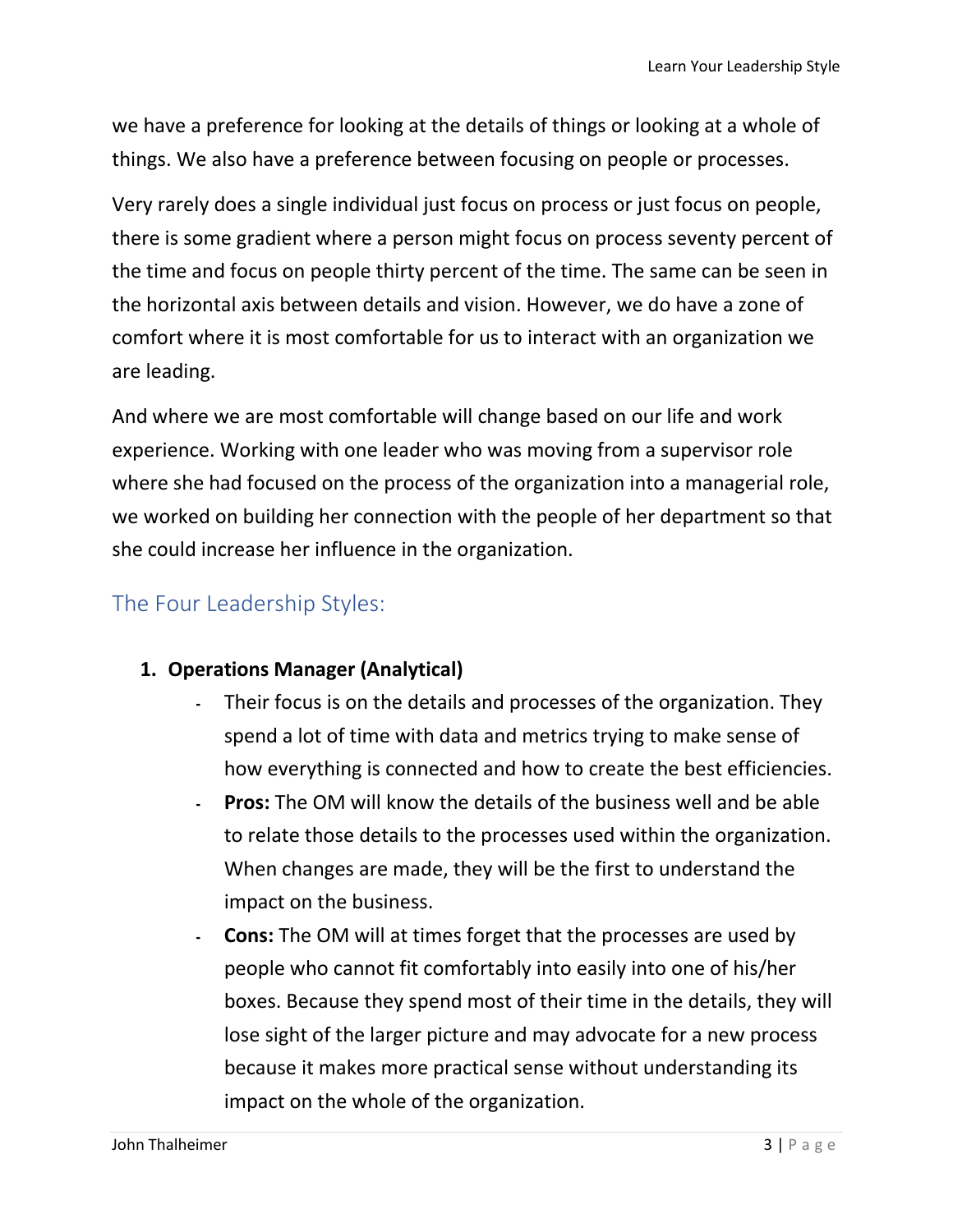#### **2. Tactical Leader (Planner)**

- ۔ Their focus is on how the processes can impact the long-term growth of the organization. The create efficient process to reach their goals.
- ۔ Pros: The TL will be able to connect processes to the mission or vision of the organization. And make the necessary changes to move the business in a better direction.
- ۔ Cons: Will focus on the processes and vision of an organization at the expense of the employees and the rest of the stakeholders. May dismiss details as unimportant if they do not align with his/her vision for the organization.

#### **3. Influential Manager (Influencer)**

- ۔ Their focus is on the people of the organization and how the metrics and data tell their story.
- ۔ Pros: The IM will work well with individuals across the organization, making sure that they are engaged and willing to move the organization to the next level. Provides a valuable resource to gauge the temperature of employees.
- ۔ Cons: The IM will champion people over process, losing sight of the long-term objectives of the organization. Additionally, the IM may focus so much on the details that they lose perspective of who they are working with.

#### **4. Visionary Leader (visionary)**

۔ Their focus is on the future of the organization and creating influential partnerships to bring the organization to the next level.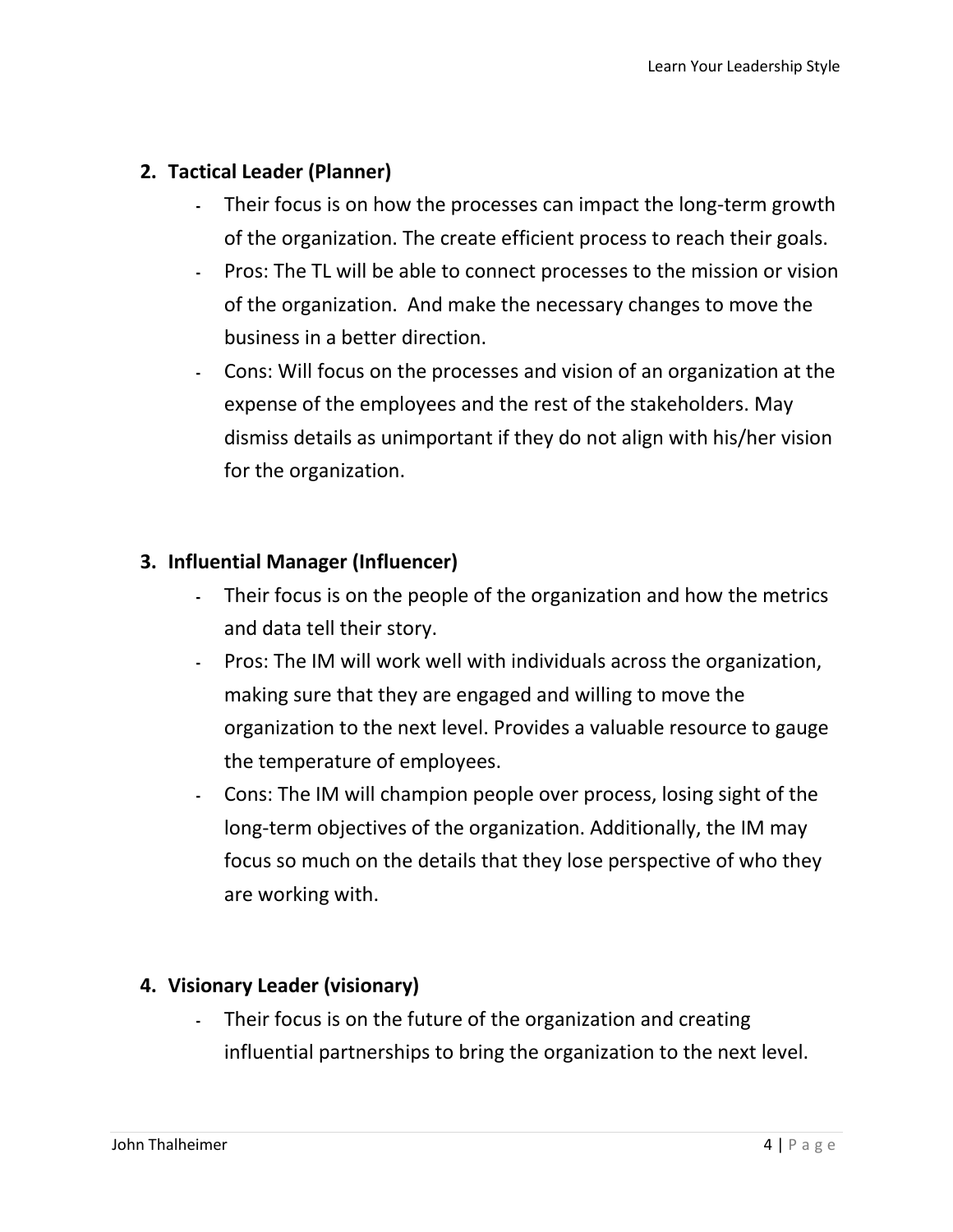- ۔ Pros: The VL will see past the horizon and have a distinct vision of what the company can achieve. The VL will work hard to influence people to achieve the vision he/she sees for the enterprise.
- ۔ Cons: The VL may make a decision without actually understanding the impact on the organization. Can get frustrated with "management" of the organization getting in the way of success.

# Effective Leadership Style:

Each one of these is an effective leadership style that can improve an organization within the right context or work environment. They can also be ineffective if applied to the wrong work environment. When I started my career, my leadership style was one of Operations Manager, so much that I only thought of people as cogs in my machine. I didn't relate to them, nor did I consider their human side when developing my process. I had success in working this way. As I moved up in leadership responsibility, my success started to falter because I was using the wrong leadership style in the new context/environment.

When I start working with an Organizational Leader, one of our first conversations will be to understand how well a leader knows themselves, in particular, what is

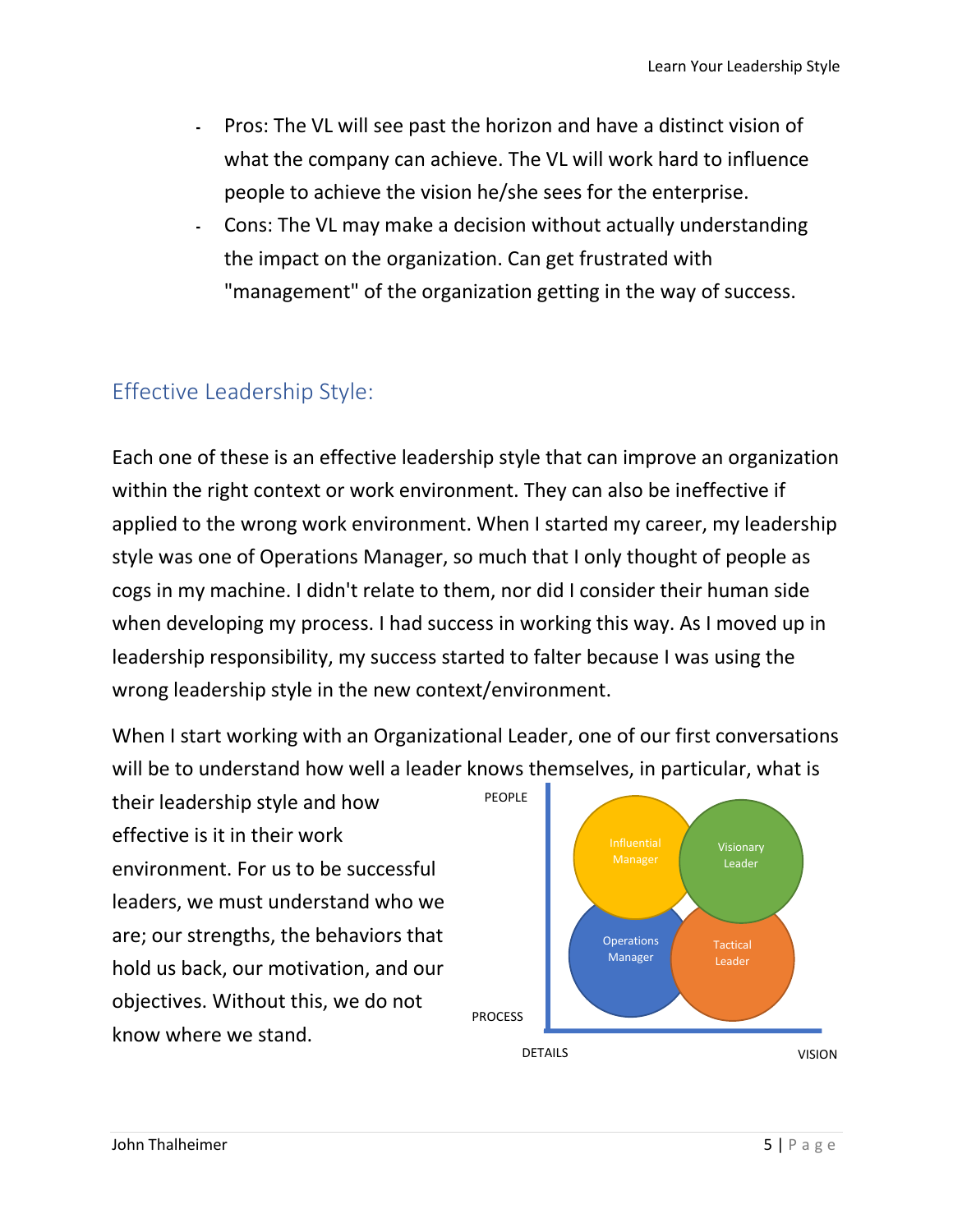As a leadership guide, it is my responsibility to take my client from Point A (Actual Performance) to Point B (Better Performance), but this doesn't work if my client doesn't have a clear understanding of how well they are performing. I have used many methods to understand this but the best works when I talk to their colleagues and ask them how my client's performance is impacting their own and what advice or suggestions do they have to improve my client's performance. These insights are invaluable.

In my experience, a lot of the challenges my clients face are how they are applying their leadership style. Are they being to process oriented when the context calls for more of a people approach? Are they presenting fantastic ideas without understanding how it will impact the metrics of the organization? Are they spending so much time analyzing the details, that they aren't making any decisions?

As Leaders, we need to learn to flex our leadership style based on the context or the environment. At first, this will be uncomfortable as we will be asking ourselves to step outside our comfort zone. However, it is a necessary journey for us to take to be effective leaders.

When I was in high school, I had debilitating shyness. If you asked me to speak in front of my classmates, I would have rather poked my eyes out with my pencil. Today, I stand in front of an audience and share my knowledge on leadership. It was a long journey to be comfortable standing in front of an audience. As my career grew, I gain experience, stretching my zone of comfort, giving myself more

confidence on speaking to larger and larger crowds. At times I still stumble, forget what I am going to say or the words get jumbled together but I know it is momentarily and I will be better next time.

The Leadership Journey is similar. We start out leading small groups and then building to larger